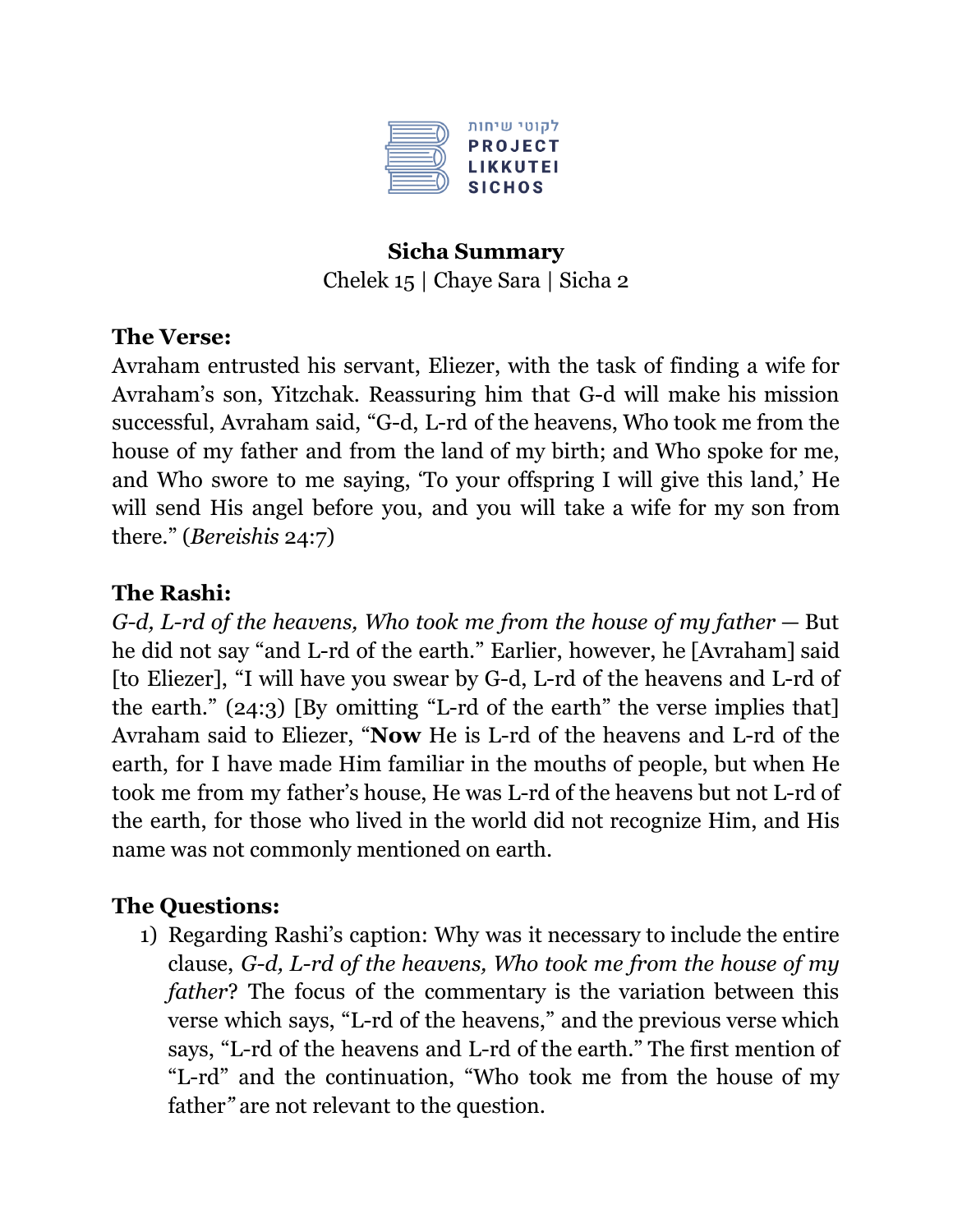- 2) When citing the earlier verse, Rashi also includes a seemingly unnecessary word, "I will have you swear by G-d, L-rd of the heavens and L-rd of the earth." Why is "I will have you swear" relevant to the question Rashi is posing?
- 3) Rashi claims that "Avraham said to Eliezer, '**Now** He is L-rd of the heavens and L-rd of the earth...." Rashi's lengthy remarks and style imply that Avraham said all of this explicitly. Where is this conversation alluded to in the simple meaning of the verse?

### **The Preface to the Explanation:**

First, we must clarify a more fundamental question: Why is this entire explanation of Avraham relevant to his discussion with Eliezer about finding a wife for Yitzchak? Why does it belong here at all?

Eliezer must have questioned Avraham's instructions: On the one hand, Avraham told him to find a wife for Yitzchak in Avraham's homeland, but not from among the Canaanites, in the land of Israel, where he lived at the time, presumably because the people with whom Avraham grew up had a refined culture similar to that of Avraham. But when Eliezer asks if Yitzchak can remain in Avraham's homeland if the girl refuses to leave, Avraham adamantly refuses, "beware, lest you return my son there." (ibid. V. 8)

If it would have been improper for Yitzchak to have dwelled in Charan, why did he have to marry a woman from there? And if it would have been improper for Yitzchak to have married a woman from the Land of Israel, why was he to dwell only there?

Because of this glaring contradiction, Rashi concluded that Avraham must have explained himself to Eliezer. In his response to Eliezer, Avraham justified the entire premise of the mission; that is why it is included in his conversation with Eliezer. His explanation is alluded to in the contrasting invocations of G-d's name in these two verses.

From the context and words of the verse, Rashi concluded that these descriptions of G-d were not mere praise, but rather conveyed the contents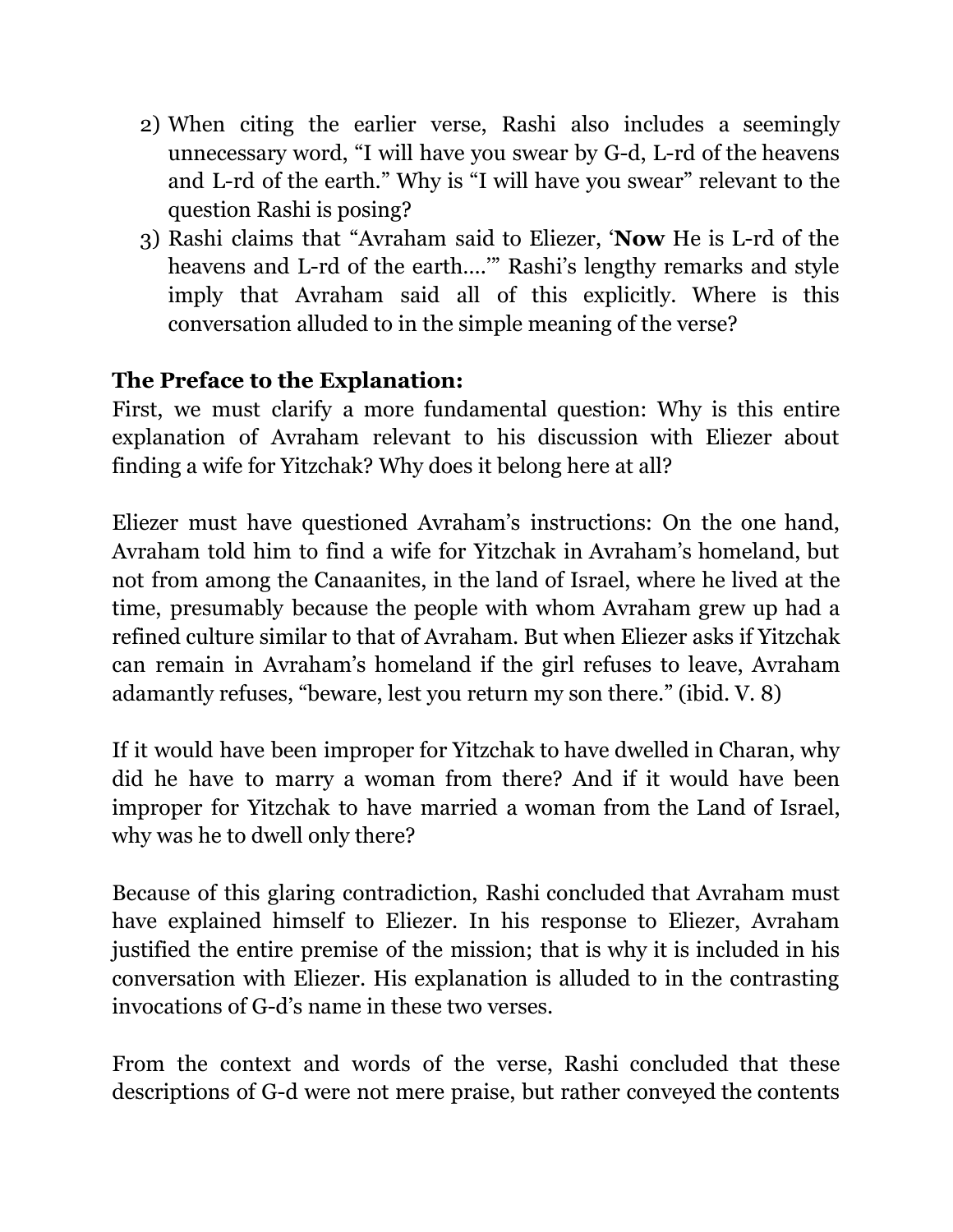of Avraham's message to Eliezer. In verse 3, Avraham had Eliezer swear "by G-d, L-rd of the heavens and L-rd of the earth." An oath is not an occasion to praise G-d using a particular description of G-d; therefore, Avraham must have been making another point. And in our verse (7), to mention G-d's name and then offer only partial praise (L-rd of the heavens) would be inappropriate. Obviously, this mention of G-d is meant to convey something else as well.

What was Avraham's explanation?

# **The Explanation:**

"Now He is L-rd of the heavens and L-rd of the earth, for I have made Him familiar in the mouths of people." With this Avraham explains why he does not want a wife for Yitzchak from among the Canaanites, in the Land of Israel. Here, in Israel, he has only accomplished that G-d's name is familiar in the "mouths of the people"; it is a superficial recognition of G-d, not one that has permeated their consciousness or influenced their behavior.

On the other hand, Avraham did not want Yitzchak to remain in Charan because "when He took me from my father's house, He was L-rd of the heavens but not L-rd of the earth, for those who lived in the world did not recognize Him, and His name was not commonly mentioned on earth." Avraham's work spreading Divine awareness began only after his departure from his home; therefore, Avraham's birthplace was not a place for Yitzchak to dwell.

Thus, Avraham justified his desire to find a wife for Yitzchak from his family  $-$  from among people who by nature were more similar to him  $$ while simultaneously forbidding Yitzchak to remain there, in a land mostly ignorant of G-d.

# **The Deeper Dimension:**

Rashi could have formulated Avraham's response more concisely: Instead of saying, "Now He is *L-rd of the heavens and* L-rd of the earth, for I have made Him familiar in the mouths of people, but when He took me from my